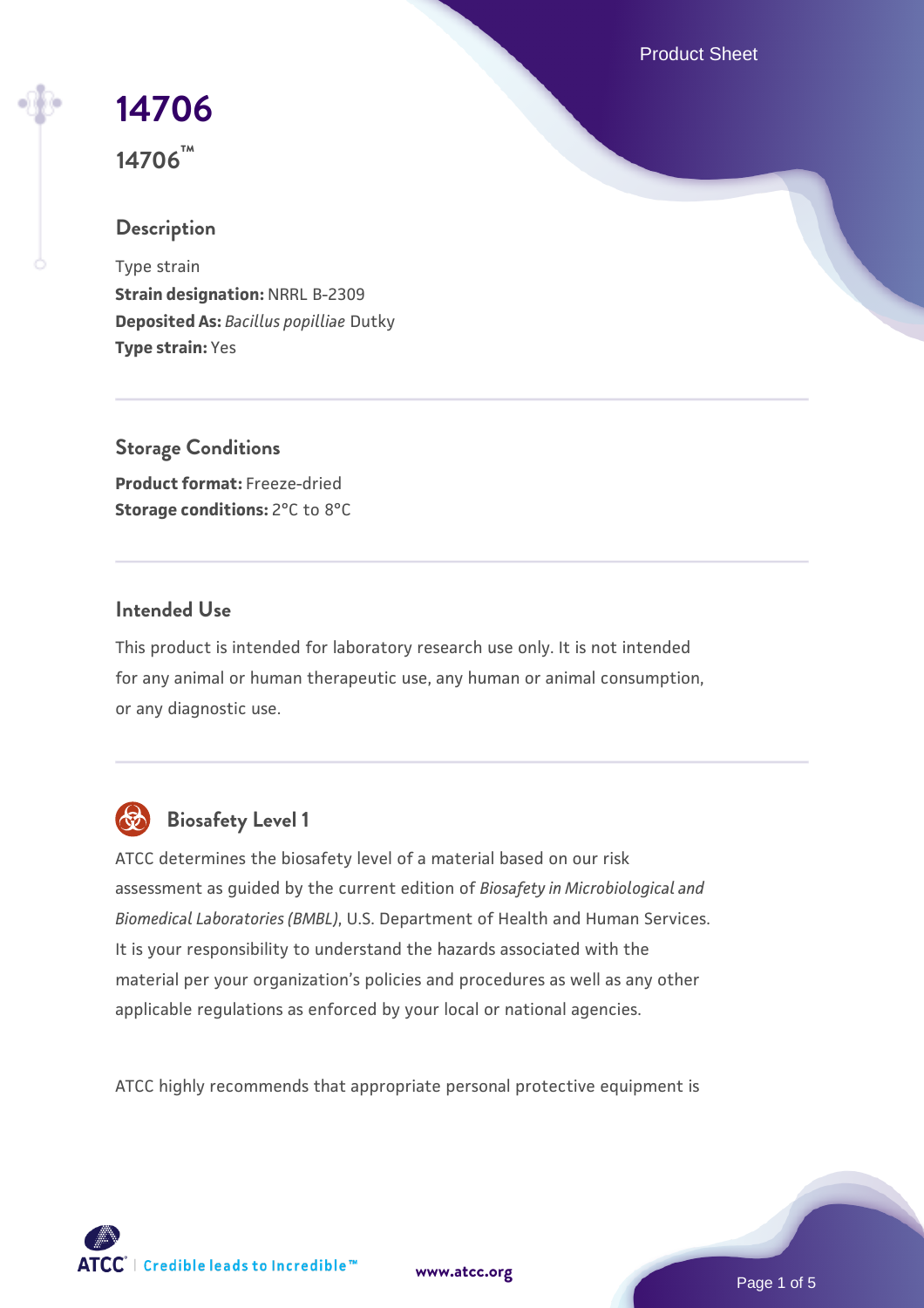always used when handling vials. For cultures that require storage in liquid nitrogen, it is important to note that some vials may leak when submersed in liquid nitrogen and will slowly fill with liquid nitrogen. Upon thawing, the conversion of the liquid nitrogen back to its gas phase may result in the vial exploding or blowing off its cap with dangerous force creating flying debris. Unless necessary, ATCC recommends that these cultures be stored in the vapor phase of liquid nitrogen rather than submersed in liquid nitrogen.

## **Certificate of Analysis**

For batch-specific test results, refer to the applicable certificate of analysis that can be found at www.atcc.org.

## **Growth Conditions**

**Medium:**  [ATCC Medium 20: J B medium with 0.2% glucose](https://www.atcc.org/-/media/product-assets/documents/microbial-media-formulations/2/0/atcc-medium-20.pdf?rev=be1451d463b64e1c9ec63e61a992556a) [ATCC Medium 260: Trypticase soy agar/broth with defibrinated sheep blood](https://www.atcc.org/-/media/product-assets/documents/microbial-media-formulations/2/6/0/atcc-medium-0260.pdf?rev=5d6614780b1c4acf817a324e2507f087) **Temperature:** 26°C **Atmosphere:** Aerobic

## **Handling Procedures**

- 1. Open vial according to enclosed instructions.
- 2. Using a single tube of #20 or #260 broth (5 to 6 mL), withdraw approximately 0.5 to 1.0 mL with a Pasteur or 1.0 mL pipette. Rehydrate the entire pellet.
- 3. Aseptically transfer this aliquot back into the broth tube. Mix well. **Make additional broth passages since the cryoprotectant may inhibit**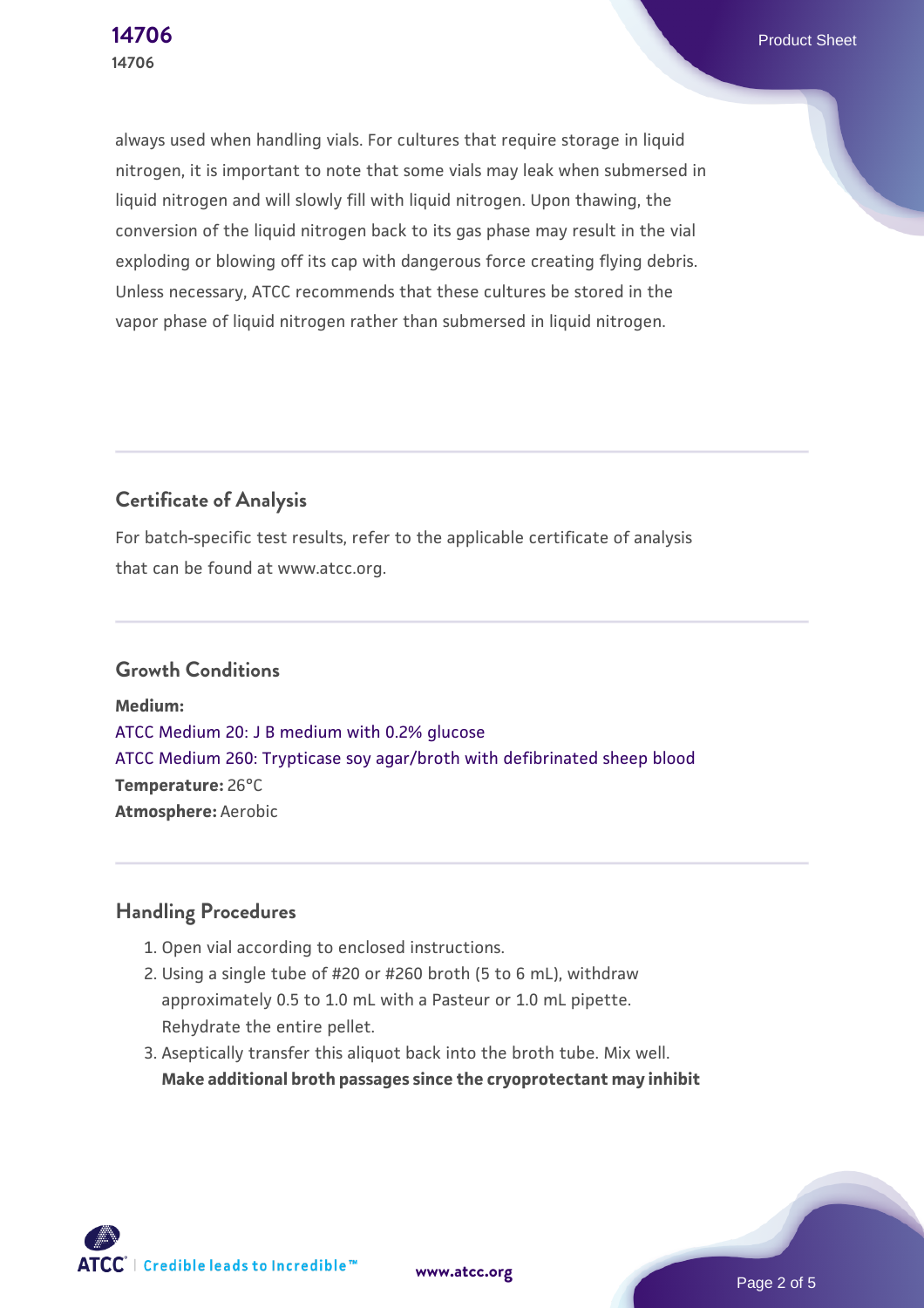#### **the growth of the organism in the primary tube.**

- 4. Use several drops of the suspension to inoculate a FRESH #260 agar slant and/or plate. Plates must be less than a week old and moist. A biphasic slant works best.
- 5. Incubate tubes at 26°C for two to three days without shaking. Plates should show growth in three to five days. After growth is achieved, the organism must be preserved or transferred every four days to insure continued viability.

#### **Notes**

Colonies on #260 plates are irregular, undulate, dull, flat, smooth, and small. **It is important to use fresh media.**

Additional information on this culture is available on the ATCC® web site at www.atcc.org.

## **Material Citation**

If use of this material results in a scientific publication, please cite the material in the following manner: 14706 (ATCC 14706)

## **References**

References and other information relating to this material are available at www.atcc.org.

## **Warranty**

The product is provided 'AS IS' and the viability of ATCC® products is warranted for 30 days from the date of shipment, provided that the customer has stored and handled the product according to the information

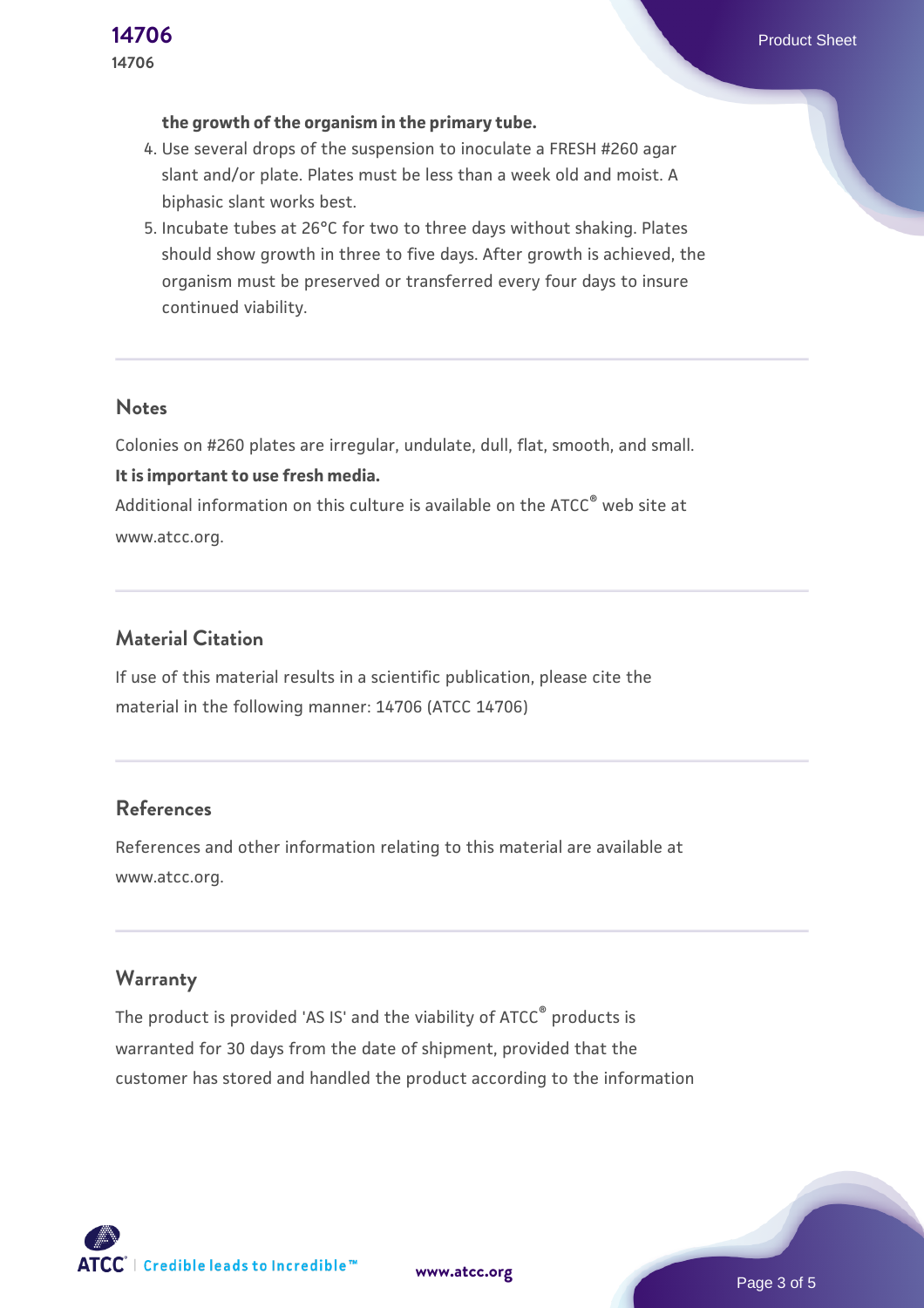included on the product information sheet, website, and Certificate of Analysis. For living cultures, ATCC lists the media formulation and reagents that have been found to be effective for the product. While other unspecified media and reagents may also produce satisfactory results, a change in the ATCC and/or depositor-recommended protocols may affect the recovery, growth, and/or function of the product. If an alternative medium formulation or reagent is used, the ATCC warranty for viability is no longer valid. Except as expressly set forth herein, no other warranties of any kind are provided, express or implied, including, but not limited to, any implied warranties of merchantability, fitness for a particular purpose, manufacture according to cGMP standards, typicality, safety, accuracy, and/or noninfringement.

## **Disclaimers**

This product is intended for laboratory research use only. It is not intended for any animal or human therapeutic use, any human or animal consumption, or any diagnostic use. Any proposed commercial use is prohibited without a license from ATCC.

While ATCC uses reasonable efforts to include accurate and up-to-date information on this product sheet, ATCC makes no warranties or representations as to its accuracy. Citations from scientific literature and patents are provided for informational purposes only. ATCC does not warrant that such information has been confirmed to be accurate or complete and the customer bears the sole responsibility of confirming the accuracy and completeness of any such information.

This product is sent on the condition that the customer is responsible for and assumes all risk and responsibility in connection with the receipt, handling, storage, disposal, and use of the ATCC product including without limitation taking all appropriate safety and handling precautions to minimize health or environmental risk. As a condition of receiving the material, the customer agrees that any activity undertaken with the ATCC product and any progeny or modifications will be conducted in compliance with all applicable laws,

**[www.atcc.org](http://www.atcc.org)**